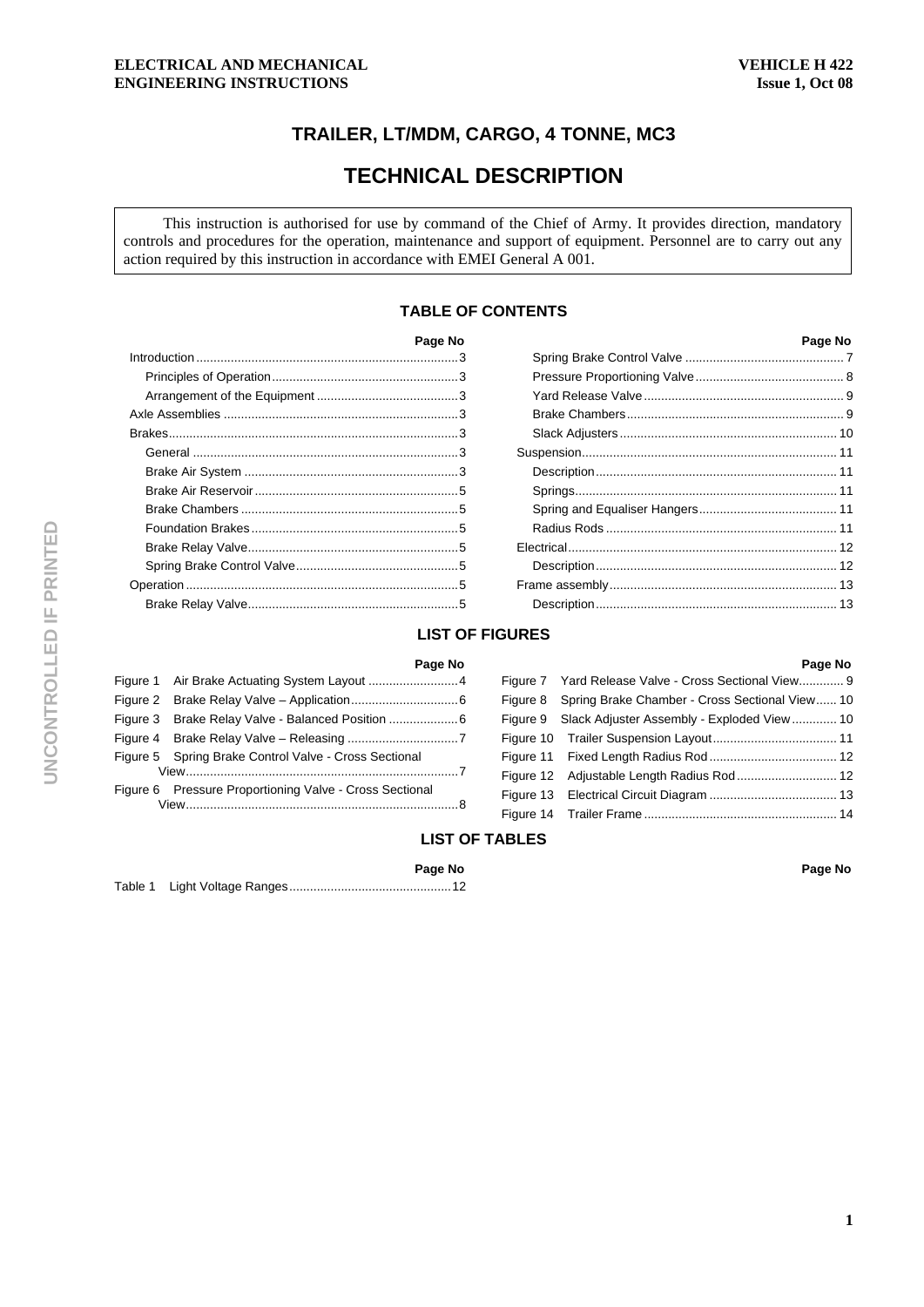# **Blank Page**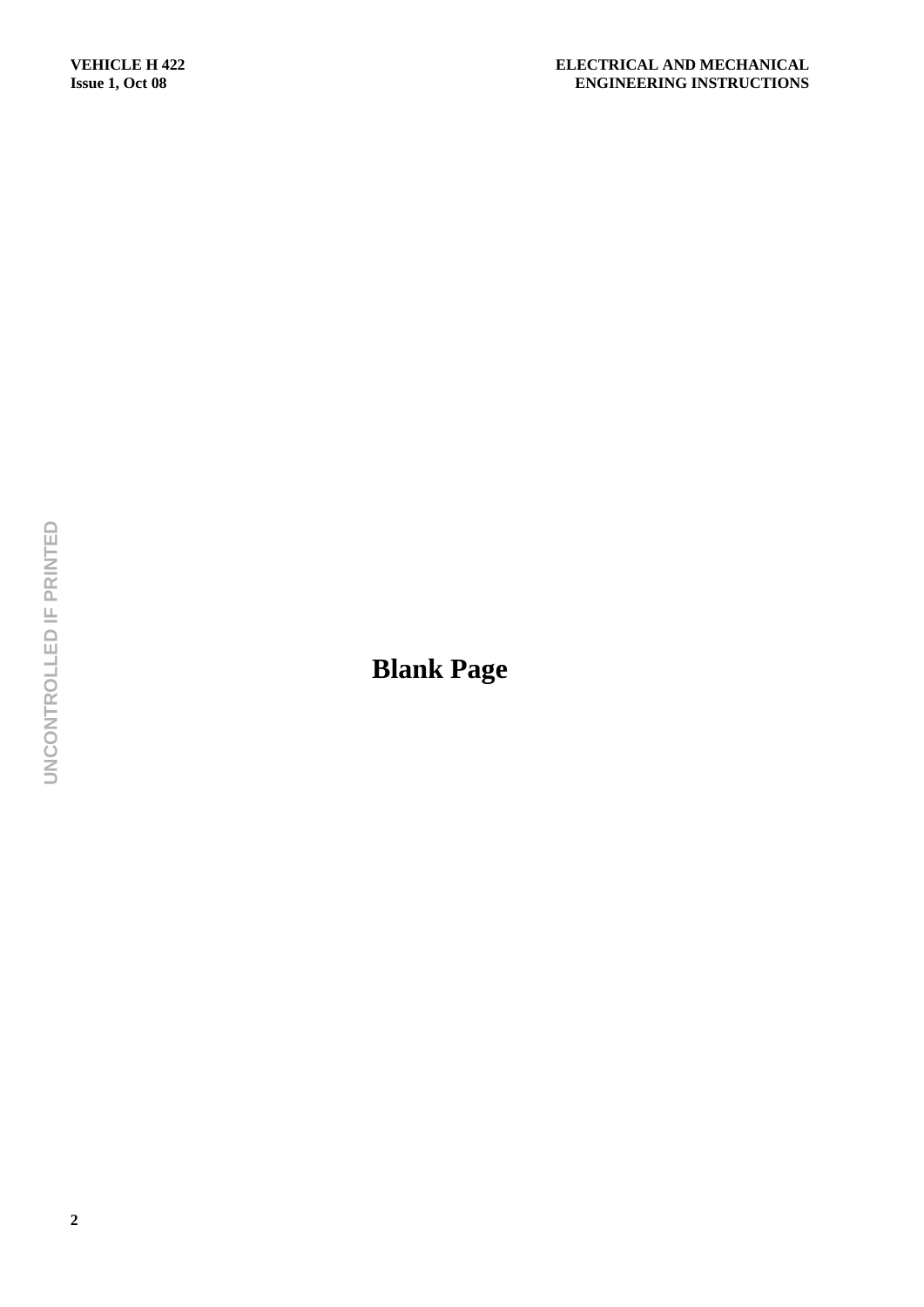## **INTRODUCTION**

**1.** This EMEI describes the technical system and details of the Trailer, Light/Medium, Cargo, 4 Tonne, MC3. All relevant weights, dimensions and performance figures are detailed in EMEI Vehicle H 420.

#### **Principles of Operation**

**2.** The Trailer, Lt/Mdm, Cargo, 4 Tonne, MC3, is a Haulmark 2-axle trailer designed to carry general cargo on and off road.

#### **Arrangement of the Equipment**

**3.** The trailer has a prefabricated steel frame fitted with air brakes and leaf spring suspension. The deck is manufactured from steel floor plate and incorporates twist-locks and tie-down points for securing loads. Ratchet straps, an access ladder, a CES box and a spare wheel carrier are fitted beneath the deck. The deck incorporates rope rails for securing the tarpaulin. Side and rear gates, a front load rack and a tarpaulin are supplied with the trailer for load security and protection.

#### **AXLE ASSEMBLIES**

**4.** The axles fitted to this trailer are a single, tubular beam type axle manufactured by Dana Spicer. They are fitted with 16.5 inch x 7 inch internal expanding shoe type brakes. The axles are fitted with flange-type disc wheel hubs supported by tapered roller bearings. A hubodometer is fitted to the right-hand rear hub to record the distance that the trailer has travelled.

#### **BRAKES**

#### **General**

**5.** The brake system fitted to the trailer consists of four wheel foundation brake sets manufactured by Dana Spicer and a compressed air actuating system supplied by Air Brake Corporation. A schematic of the air brake control system is shown in Figure 1.

#### **Brake Air System**

**6.** The brake air system is a twin-line type, with service brake chambers on all wheels and spring brake chambers on the rear wheels. The system is designed to comply with ADR 38/02.

**7.** A Bendix R-12 service brake relay valve is mounted directly onto the rear of the brake air reservoir. This valve functions as a relay station to speed up the application and release of the service brakes. The relay valve delivers air from the reservoir to, or releases air to atmosphere from the service brake chambers. These actions are carried out in direct proportion to the air pressure applied at the service brake chambers control port. The service relay valve functions in response to the control air delivered from the towing vehicle brake control valve, via the pressure proportioning valve.

**8.** The rear axle mounted spring brakes are controlled by an Air Brake Corporation ABV3802 spring brake control valve, which is mounted directly onto the front of the brake air reservoir. The spring brake control valve controls the operation of the spring brakes during parking and emergency conditions.

**9.** During normal operation, the spring brake control valve prevents the passage of compressed air to the spring brakes until the required air pressure, approximately 380 kPa, is reached in the supply line. This ensures that the towing vehicle has the minimum required air pressure before replenishing the brake reservoir or releasing the spring brakes. Once this minimum air pressure has been achieved, compressed air is directed to the air reservoir and the spring brake chambers concurrently.

**10.** During parking, when the parking control valve is actuated, air pressure is exhausted from the trailer supply line. When this occurs, the spring brake control valve exhausts all air from the spring brake chambers, causing them to be applied by the internal spring pressure.

**11.** If air pressure is lost from the air reservoir whilst the spring brakes are released, the spring brake control valve retains a pressure of approximately 354 – 415 kPa in the supply line. The spring brakes remain released, allowing the trailer to be moved to a safe location for parking. Once the air pressure in the supply line has been exhausted, the spring brakes will not release until the system fault has been rectified and air pressure restored to the system.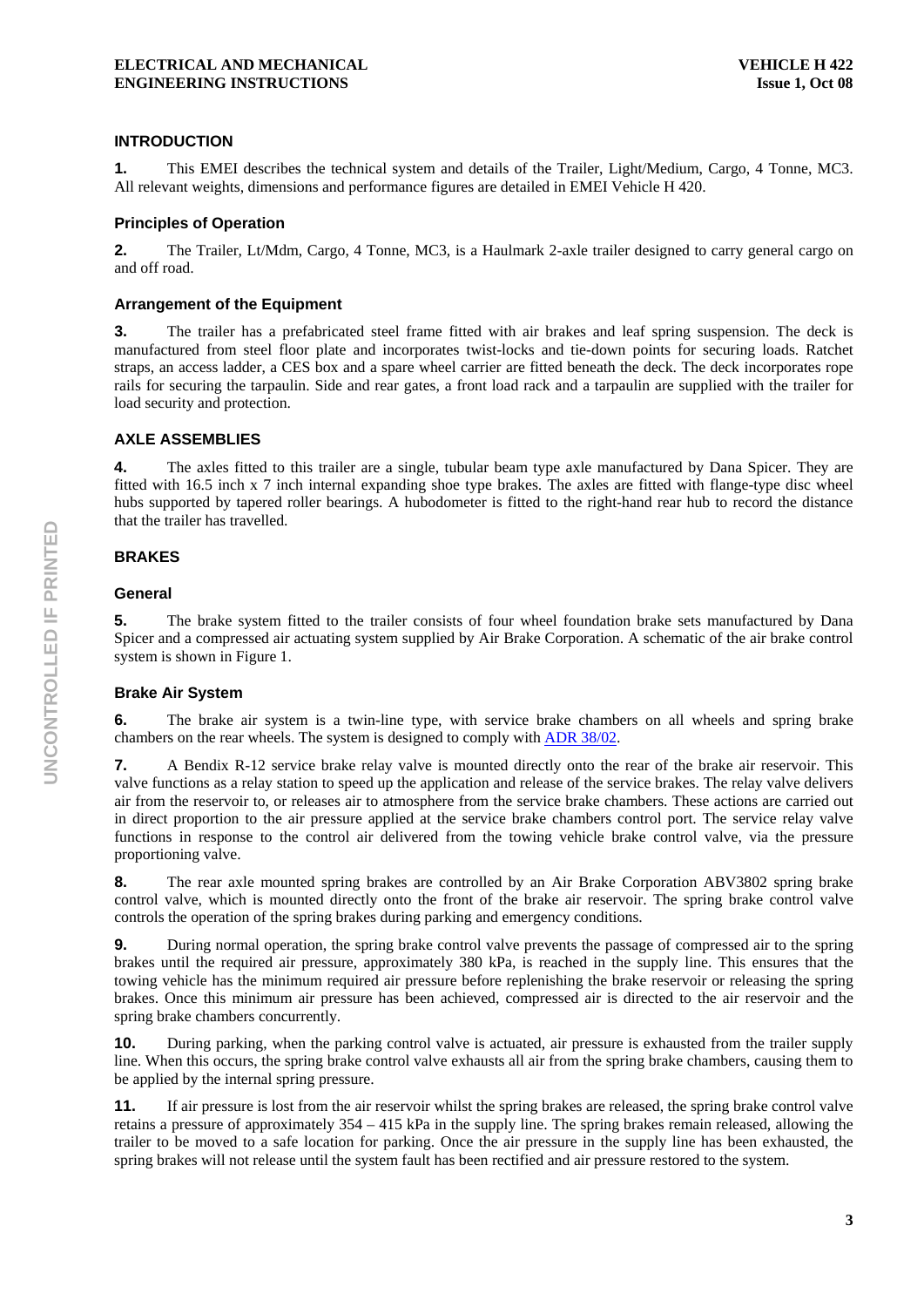

**12.** A yard release facility is provided in the braking system. This allows the brakes to be released without the need for connection to a towing vehicle. The yard release valve uses air contained in the trailer air reservoir to release the spring brakes. The yard release valve is located inside the right-hand drawbar 'A' frame channel, adjacent to the stiffening cross-member.

**13.** The yard release valve is pressure sensitive and automatically moves from the applied to the exhaust position as supply pressure is reduced to a set minimum (140 – 415 kPa).

**14.** Glad-hand type couplings are provided for easy connection between the trailer and the towing vehicle.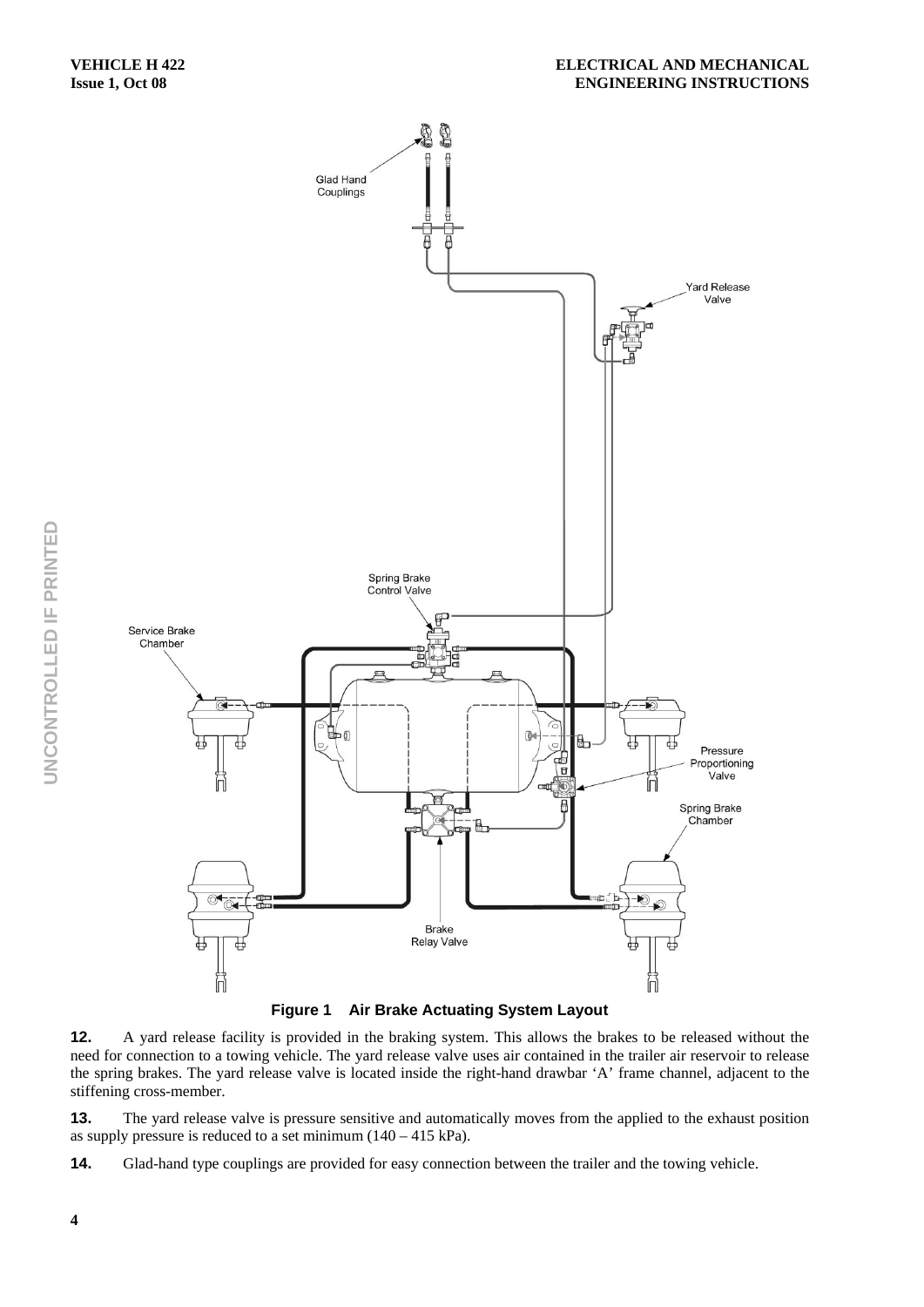#### **Brake Air Reservoir**

**15.** The trailer is fitted with a single 60 litre capacity air reservoir, which provides the air required for the application of the brakes. The air reservoir is fitted with a condensation drain valve.

#### **Brake Chambers**

**16.** Type T24 service brake chambers are fitted to the front axle and type 2424 spring brake chambers are fitted to the rear axle.

**17. Service Brake Chambers.** The service brake chambers, which provide service braking only, are under the direct control of the brake relay valve.

**18.** Spring Brake Chambers. The spring brake chambers, which provide service, parking and emergency braking, are under the direct control of the brake relay and spring brake control valves. Each spring brake chamber has two separate air chambers, each equivalent in size, to provide the required braking functions. A heavy duty spring fitted into the spring brake chamber applies the brakes when air pressure is exhausted from the spring brake chamber. The spring brakes may be released mechanically by means of a release bolt to aid in recovery of the trailer.

#### **Foundation Brakes**

**19.** The foundation brakes are a 16.5 inch x 7 inch twin-shoe, internal expanding, mechanical brake. The brake friction linings consist of two segment linings riveted to the brake shoe. The two brake shoes are mounted on individual non-adjustable anchor pins that allow the brake shoes to pivot under the influence of an 'S' cam. The cam shaft is fitted with a slack adjuster that performs two functions:

- **a.** It provides a means of connecting the camshaft to the spring brake chamber pushrod, converting the reciprocating motion of the brake chamber into the required rotary motion of the camshaft.
- **b.** It provides a quick and simple means of brake adjustment, through the use of an internal worm and wheel gear.

#### **Brake Relay Valve**

**20.** The brake relay valve is a Bendix model R-12 air-operated, graduating directional control valve with a high capacity and fast response. This valve is fitted to increase the speed of application and release of the brakes. The valve is direct mounted onto the rear of the brake air reservoir and delivers, or releases, air to or from the brake chambers in response to the control air delivered from the towing vehicle brake control valve via the pressure proportioning valve.

#### **Spring Brake Control Valve**

21. The spring brake control valve controls the spring brakes during parking and emergency applications. It automatically applies the spring brakes and prevents trailer air pressure loss in the event of breakaway or supply line failure. The spring brake control valve also prevents the automatic application of the trailer spring brakes after the loss of trailer service reservoir pressure, while allowing failure indication to occur in the towing vehicle. The spring brake control valve is mounted directly to the front of the brake air reservoir.

#### **OPERATION**

#### **Brake Relay Valve**

**22. Application.** Air pressure delivered to the service port enters the small cavity above the piston and moves the piston down. The exhaust seat moves down with the piston and seats on the inner or exhaust portion of the inlet/exhaust valve, sealing off the exhaust passage. At the same time, the outer or inlet portion of the inlet/exhaust valve moves off its seat, permitting supply air to flow from the reservoir, past the open inlet valve and into the chambers (Figure 2)

**23. Balancing.** The air pressure being delivered by the open inlet valve also acts on the bottom area of the relay piston. When air pressure beneath the piston balances with the service air pressure above, the piston lifts slightly and the inlet spring returns the inlet valve to its seat. The exhaust remains closed, as the service line pressure balances the delivery pressure. As air pressure is changed, the valve reacts instantly to the change, holding the brake application at the desired level (Figure 3).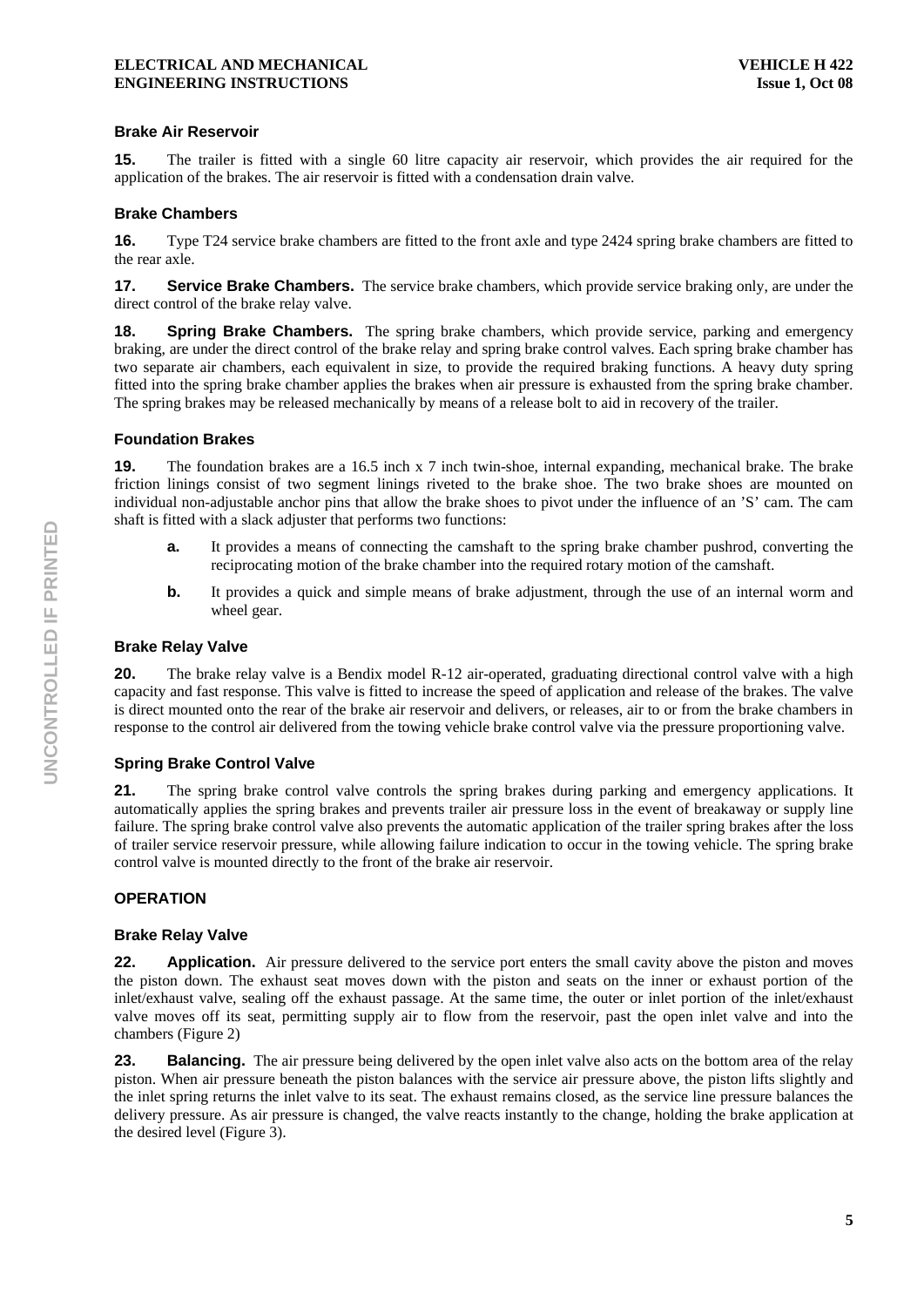

**Figure 2 Brake Relay Valve – Application** 



**Figure 3 Brake Relay Valve - Balanced Position** 

**24. Releasing.** When air pressure is released from the service port and the air pressure in the cavity above the relay piston is exhausted, air pressure beneath the piston lifts the relay piston and the exhaust seat moves away from the exhaust valve, opening the exhaust passage. With the exhaust passage open, the air pressure in the brake chambers exhausts through the exhaust port, releasing the brakes (Figure 4).

**25.** Charging. Air from the trailer supply line enters at the trailer supply port (marked 'Trailer Supply' Figure 5) and depresses the control piston, which acts against the inlet/exhaust valve, closing the exhaust passage through the centre of the piston and opening the inlet. Air is also sent to the cavity under the pressure protection piston (Figure 5 Item 1). When air pressure builds to approximately 400 kPa beneath this piston, it moves against the force of the pressure protection spring (Item 2) and opens the pressure protection valve (Item 3). The air now flows past the check valve (Item 9), out of the service reservoir port (marked 'To service reservoir') and into the trailer reservoir.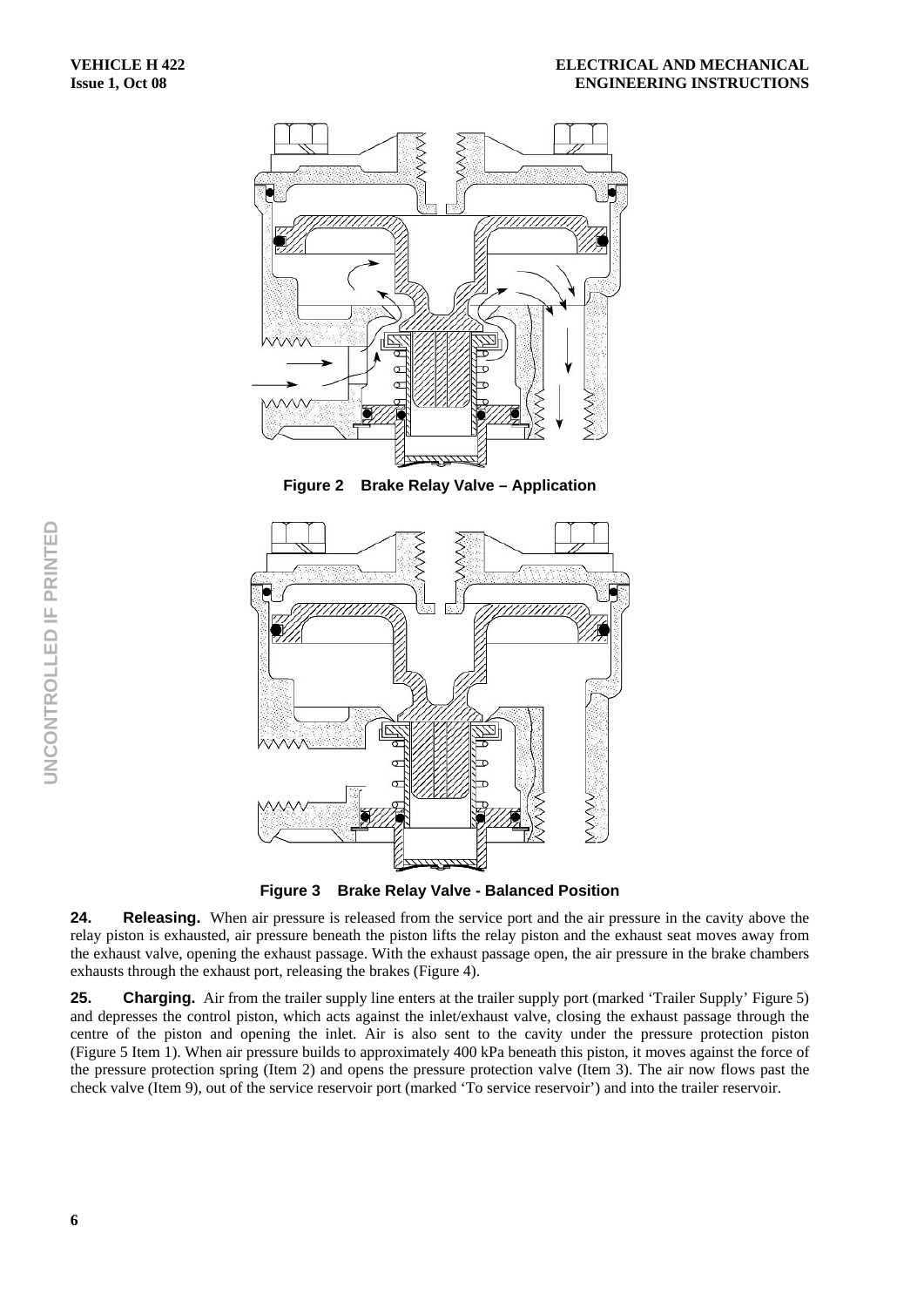

**Figure 4 Brake Relay Valve – Releasing** 



- 1 Pressure protection piston 6 Pressure protection spring
- 2 Pressure protection spring 7 Pressure protection piston
- 3 Pressure protection valve 8 Check valve
- 4 Control piston 9 Check valve
- 5 Inlet/exhaust valve
- 
- 
- 

## **Figure 5 Spring Brake Control Valve - Cross Sectional View**

#### **Spring Brake Control Valve**

**26.** When air pressure in the reservoir exceeds 450 kPa, the check valve (Figure 5, item 8) opens against the force of the pressure protection spring (item 6). This exposes the larger area of the pressure protection piston (item 7) to pressure, which snaps it and the check valve fully open. Air now flows through the centre of the pressure protection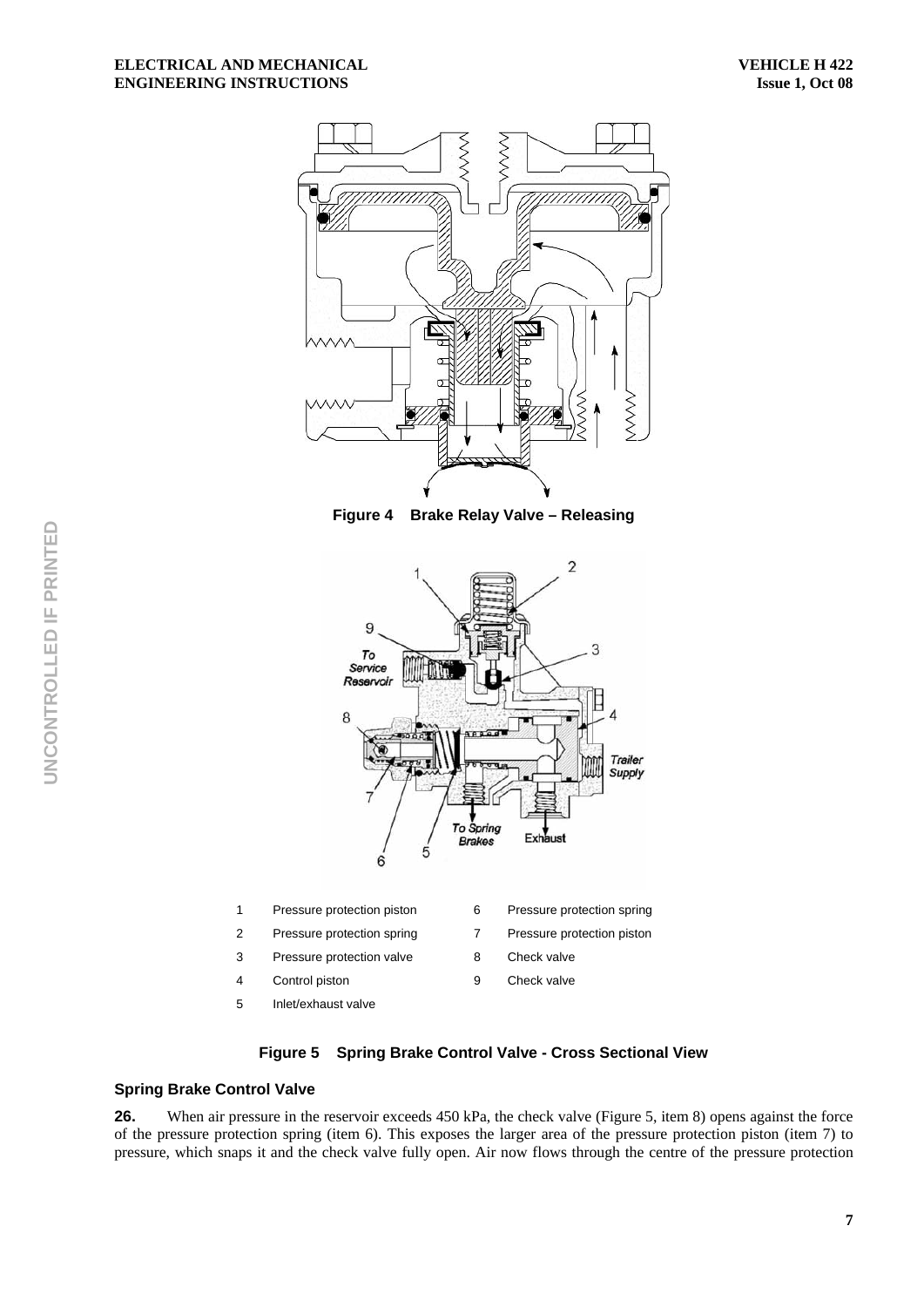## **VEHICLE H 422 Issue 1, Oct 08**

piston, via cross drillings in the check valve, past the open inlet/exhaust valve, and out of the delivery ports, (marked 'To spring brakes') to the spring brake cavities, releasing the spring brakes.

**27. Park Application.** To apply the trailer spring brakes, the trailer supply line is exhausted by means of one of the towing vehicle cab controls. Air pressure is removed from the control piston and the control piston return spring moves the piston to its rest position. This causes the inlet/exhaust valve to reseat and opens the exhaust passage through the centre of the control piston, allowing air in the spring brake cavities to exhaust to the atmosphere. The check valve (item 9) and the pressure protection valve (item 3) close, retaining full air pressure in the reservoir.

**28. Brake System Failure.** If air pressure in the trailer reservoir falls, pressure in the trailer supply line (and in the towing vehicle) also falls, until the pressure protection valve closes, maintaining 350 – 400 kPa in the trailer supply line. This is sufficient to keep the control piston depressed and the inlet/exhaust valve open. The check valve (item 8) closes to prevent air in the spring brake cavities from flowing back into the leaking reservoir. This locks full system pressure in the spring brakes and keeps them released. The reduced pressure in the trailer supply line activates a low pressure warning in the towing vehicle, alerting the driver to the failure.

**29. Emergency/Breakaway Application.** If the trailer supply line is exhausted by rupture, due to separation of the trailer from its towing vehicle, the spring brakes are applied as described at Para 27.

**30. Emergency Application with Service System Failure.** To brake the trailer after a service system failure, the remaining 350 – 400 kPa in the trailer supply line can be exhausted by the driver, via the appropriate cab control valve (e.g. the park control valve). The spring brakes can then be released manually, one at a time, with their respective release bolts, or the brakes can be released by repairing the fault and recharging the trailer air system.

## **Pressure Proportioning Valve**

**31.** The pressure proportioning valve is a Bendix Westinghouse LQ-2 valve. The valve reduces brake application pressures to prevent brake lock-up during partial braking. A sectioned view of the valve is shown at Figure 6.



**Figure 6 Pressure Proportioning Valve - Cross Sectional View** 

**32.** Applying. When the footbrake is applied, air enters the inlet port of the proportioning valve. Air pressure acts on the upper inner area of the piston, moving the piston down, closing the exhaust valve and opening the inlet valve. Air passes through the open inlet valve to the discharge port. Air is then directed to the brake relay valve applying the brakes.

**33. Balancing.** As the air passes through the open inlet valve, the pressure begins to act on the lower surface of the piston (which is approximately twice the size of the upper inner area of the piston). When the pressure acting on the lower area of the piston is approximately half of the brake valve delivered pressure, the piston lifts and closes the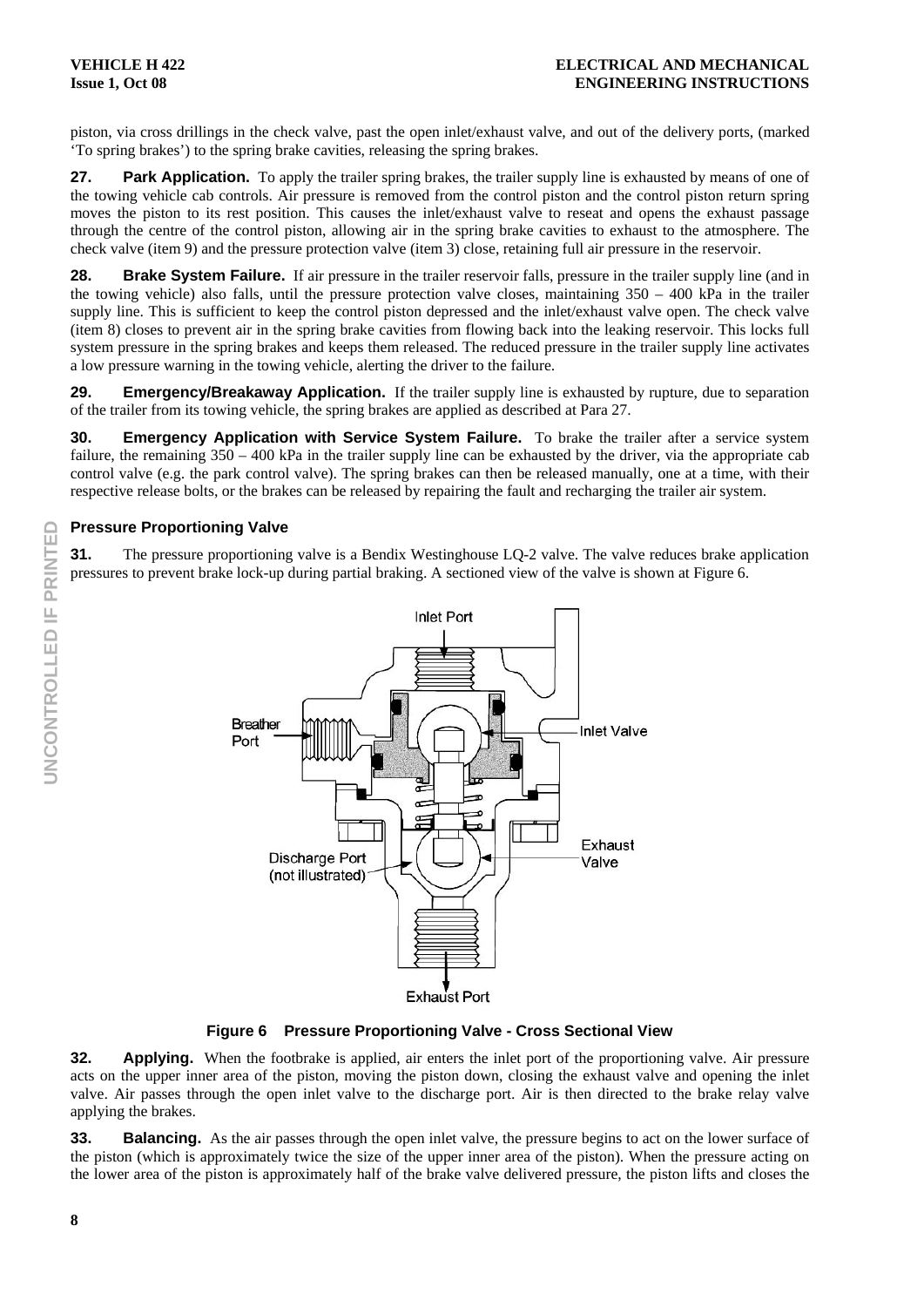inlet valve. In this position, the air pressure in the brake chambers is approximately 50 per cent of brake valve application pressure.

**34.** The minimum supply pressure at which the inlet valve closes and the valve reaches a balance position, with both inlet and exhaust valves closed, is called the 'inshot pressure'. Increasing the supply pressure forces the piston down again, opening the inlet valve, allowing more air to pass into the chamber below the piston and on to the brake relay valve. As the air pressure below the piston increases, the piston moves upward, closing the inlet valve, until a balance position is reached once more.

**35.** Releasing. When the supply pressure is exhausted by the operator, the air pressure acting on the lower side of the piston forces the piston to the fully raised position and opens the exhaust valve. Air escapes from the relay valve control line and releases the brakes.

#### **Yard Release Valve**

**36.** The yard release valve is a push/pull, manually operated, ON/OFF, air control valve, with an exhaust function (Figure 7). The valve is pressure sensitive and automatically moves from the applied to the exhaust position as supply pressure is reduced to a set minimum. (i.e. 140 – 415 kPa).



**Figure 7 Yard Release Valve - Cross Sectional View** 

#### **Brake Chambers**

**37. General.** Spring brake chambers are fitted to the rear axle to operate as service brake actuators and parking brakes, and as automatic emergency brakes in the event of loss of supply air pressure (Figure 8). Service brake chambers are fitted to the front axle, where their sole function is to act as service brake actuators. Air pressure is required to release the spring brakes, whilst, conversely, air pressure is required to apply the service brakes. The spring brake can be mechanically released by using the spring brake release tool provided with each brake chamber.

**38. Spring Brake Released Position.** Air supplied from the spring brake control valve enters the spring brake chamber through the adaptor housing and builds up pressure below the diaphragm. When the air pressure attains sufficient force, it overcomes the spring pressure and forces the diaphragm and pressure plate into the released position. The return springs move the adaptor and brake pushrod assemblies into the released position and the brakes are released.

**39. Service Brake Application.** As the brake control air pressure is supplied to the brake relay valve, service brake air is released from the reservoir, through the relay valve, to the service brake chamber. This air passes through the adaptor housing into the chamber above the service brake diaphragm and forces the diaphragm and pushrod assembly down, to apply the brakes. On the spring brake chamber, the spring brake and the adaptor pushrod remain in the released position.

**40. Spring Brake Application.** As air pressure is exhausted from the air supply line to the spring brake control valve, the exhaust port opens, releasing the air from the spring brake lines and the chamber. This allows the spring brake power spring to reapply force to the pressure plate and diaphragm. This force is applied through the adaptor pushrod to the brake pushrod assembly, compressing their respective return springs and applying the brakes.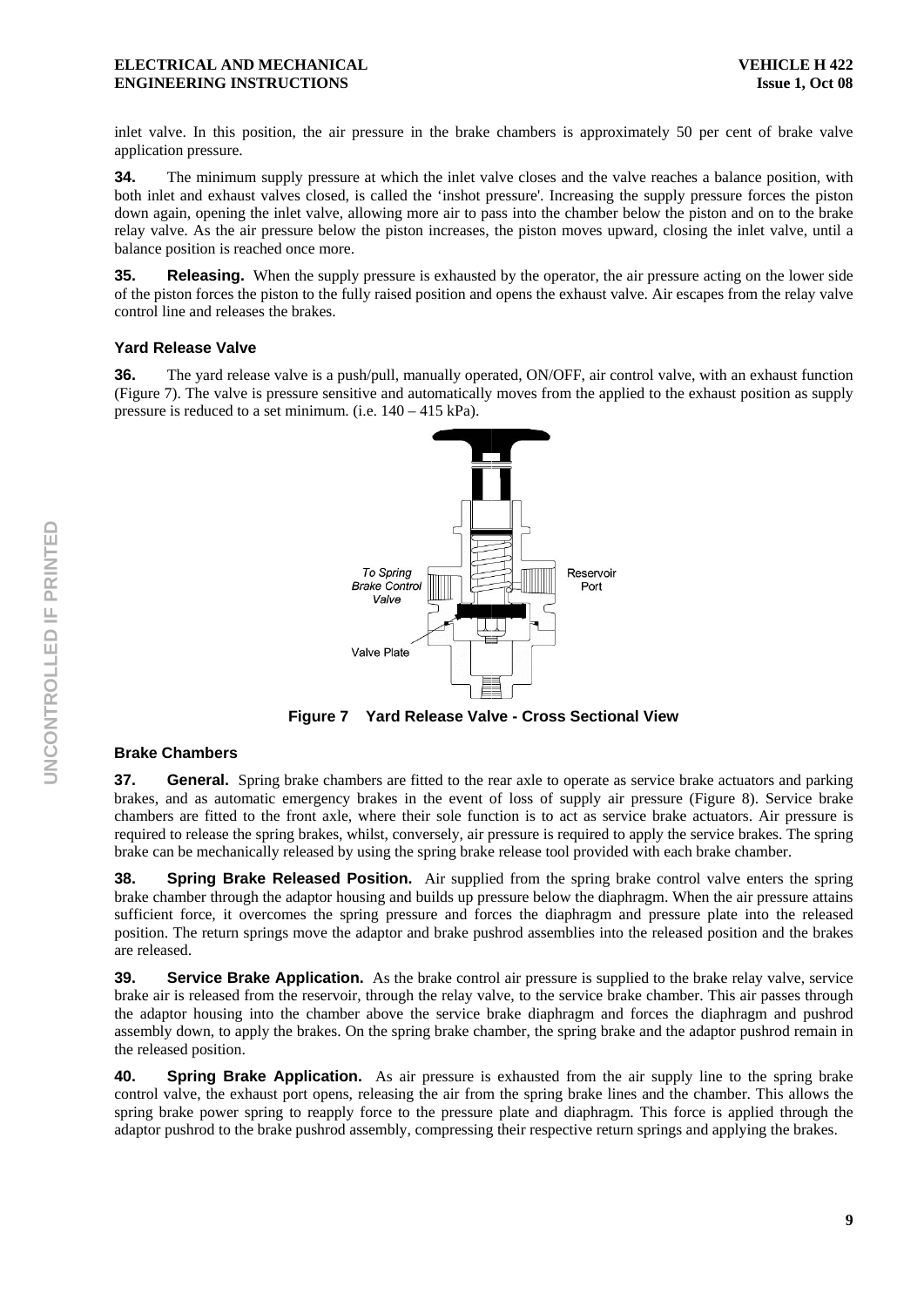

3 Adapter pushrod 8 Spring brake return spring

4 Adapter housing 19 Spring brake diaphragm

5 Service brake return spring 10 Spring brake power spring

#### **Figure 8 Spring Brake Chamber - Cross Sectional View**

**41. Mechanical Release.** The spring brake can be mechanically released by using the spring brake release tool supplied with the brake chamber. The spring brake release tool is engaged into the spring brake pressure plate through the access hole in the chamber housing. The brake is released by using the spring brake release tool to tighten the nut on the threaded shaft.

#### **Slack Adjusters**

**42.** The slack adjusters convert the reciprocating motion of the brake chambers into the required rotary motion of the brake camshaft to provide brake actuation. The slack adjusters are of cast construction, with an internal worm and wheel gear set which provides the adjustment facility. The brakes are adjusted by rotating the worm, which in turn rotates the worm gear. The rotation of the worm gear adjusts the position of the internal splines in relation to the body. The adjustment is locked by means of a spring loaded locking sleeve. Figure 9 illustrates a slack adjuster in exploded view.



**Figure 9 Slack Adjuster Assembly - Exploded View**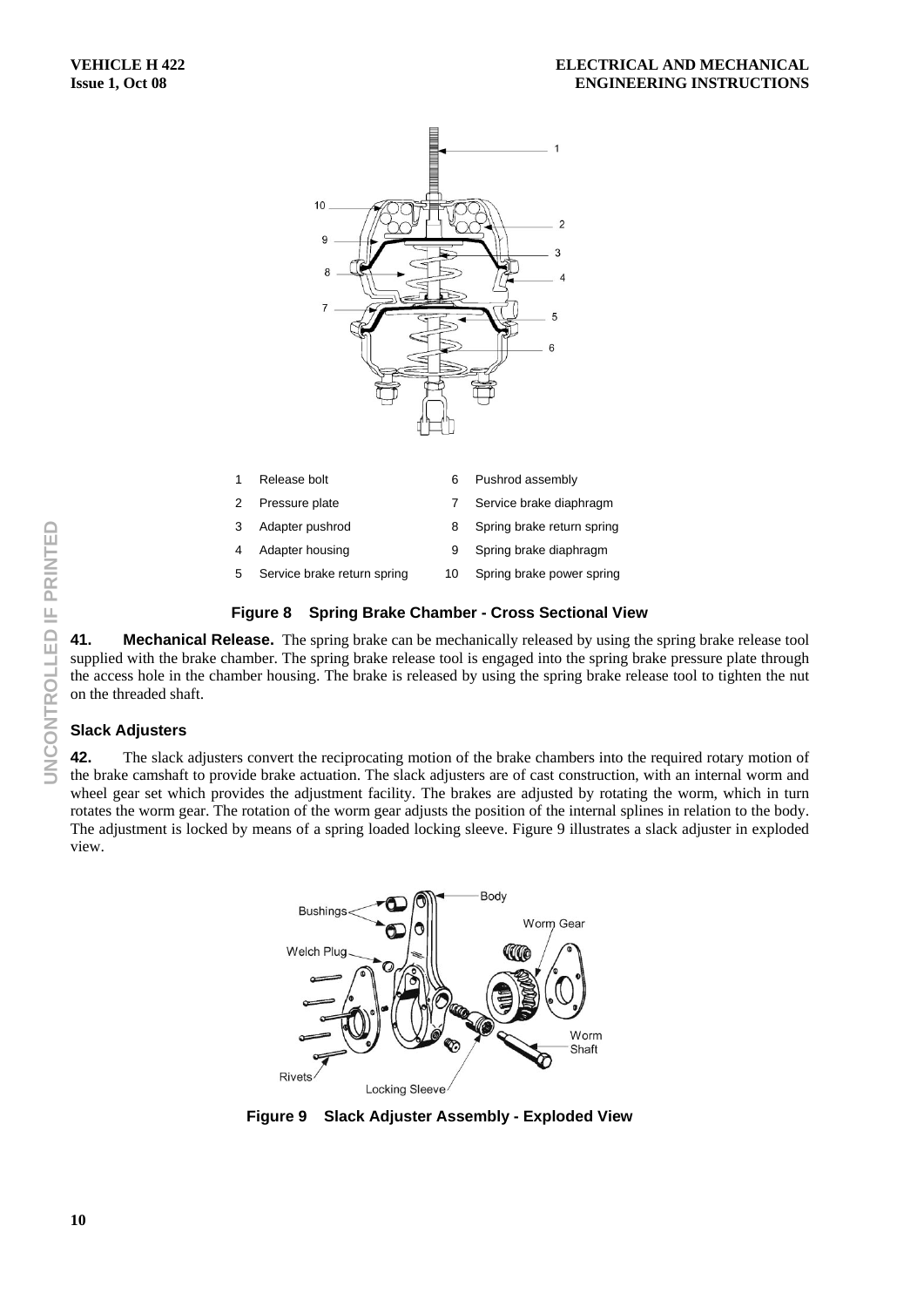#### **SUSPENSION**

#### **Description**

**43.** The trailer employs an Engineered Transport Equipment (ETE), overslung, spring-type suspension, as shown in Figure 10.



**Figure 10 Trailer Suspension Layout** 

**44.** Load sharing capabilities are provided by the use of the centre mounted equaliser assemblies. The suspension has six-leaf, semi-elliptic springs, that are free to slide at either end in their respective hangers. The axles are located by radius rods that allow free vertical movement of the axles for the full extent of suspension travel, whilst maintaining correct axle alignment.

#### **Springs**

**45.** The springs are six-leaf, semi-elliptic, sliding shackle types. They are fixed to the axle assemblies by steel U-bolts and located by cast steel spring seats welded to the axle assemblies. The third leaf of each spring assembly has one end folded down. The folded end is fitted into the equaliser and this prevents the spring sliding out of the equaliser.

#### **Spring and Equaliser Hangers**

**46.** The front and rear spring hangers are constructed of cast steel and are welded to the trailer frame. They are moulded to accept the curvature of the leaf springs, which are free to slide within the spring hangers, as required by the suspension action. The springs are retained within the spring hangers by a bolt fitted across the spring hangers. Transverse braces are welded to the front hangers and the equaliser hangers to strengthen the suspension arrangement.

**47.** The equaliser assembly provides the load sharing capabilities of the ETE suspension. The equaliser assembly consists of a cast steel equaliser hanger carrying a cast steel equaliser beam, which is pivoted on two tapered rubber bushes. The springs are free to slide in the equaliser beam and are held in position by a single bolt.

#### **Radius Rods**

**48.** The radius rods used in this application are both fixed length and adjustable types. Each type exists in two different lengths as follows:

- **a.** Fixed Length Rods. These are of cast construction, moulded to accept tapered rubber bushes in each end. The two lengths applicable to the fixed length radius rods are 498 mm and 397 mm. The longer of the two is fitted to the left-hand-rear of the suspension whilst the shorter is fitted to the lefthand-front (Figure 11).
- **b.** Adjustable Rods. The two adjustable radius rods each consist of a steel rod threaded each end (one end left-hand (LH) thread and one end right-hand (RH) thread, and one each of LH and RH threaded cast steel ends. These adjusting ends are moulded to accept tapered rubber bushes. The longer of the two is fitted to the right-hand-rear and the shorter to the right-hand-front. The adjustment range of these rods is designed to suit the fixed rod lengths (Figure 12).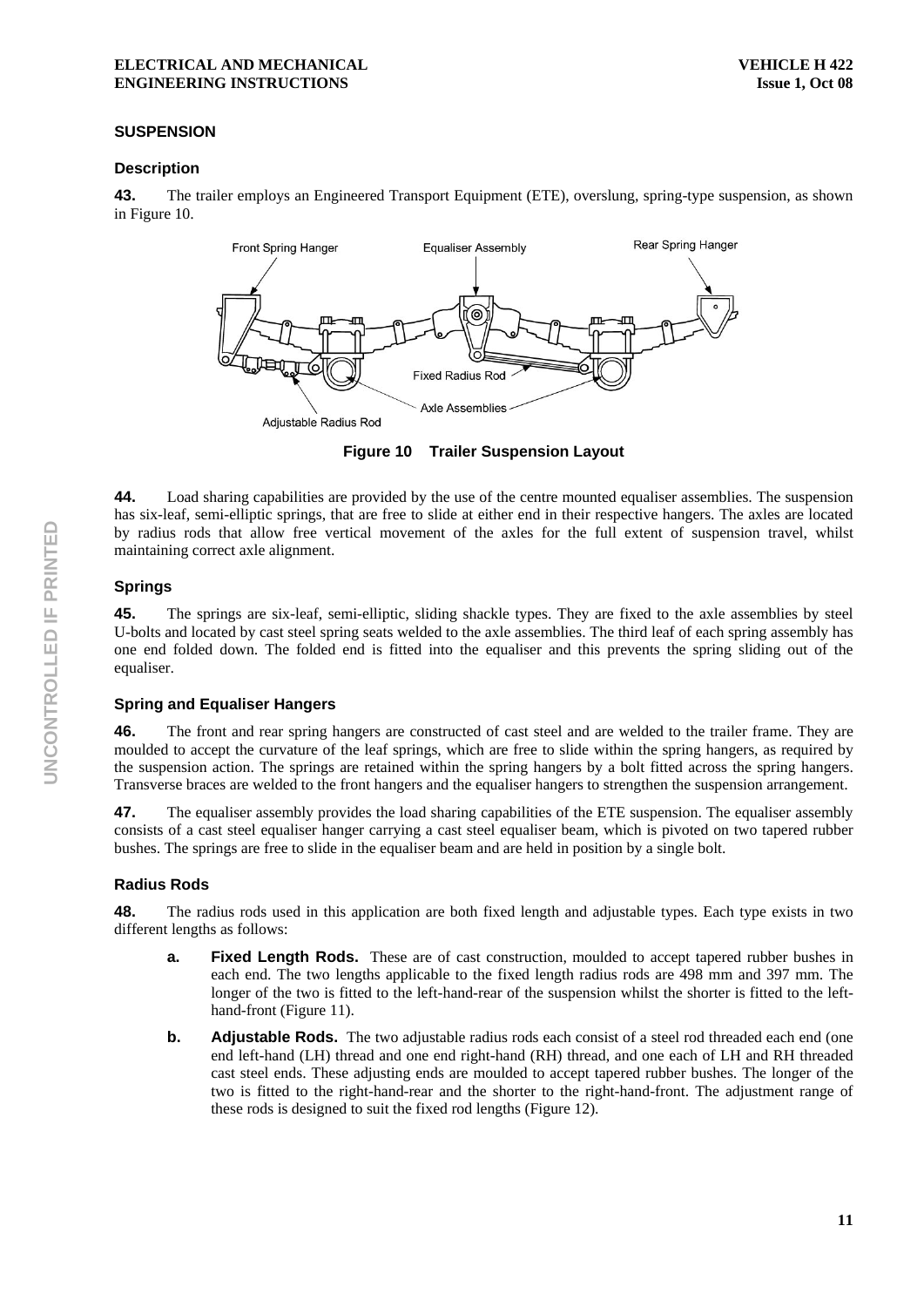







## **ELECTRICAL**

## **Description**

**49.** The trailer employs a dual voltage system allowing coupling to vehicles with either 12 or 24-volt dc systems. The lights used in the system are replaceable modules, which have Light Emitting Diodes (LED) as the light source. The voltage range of the lights used varies between 8 and 33 volts, with full illumination being provided across the whole range. Table 1 provides the LED voltage range for individual lights. A 12-pin NATO plug, marked '12/24 volt' is used to connect the trailer to the towing vehicle.

| <b>Light Description</b> | <b>Voltage Range</b> |
|--------------------------|----------------------|
| Stop/Tail Indicator      | 8 to 28 V            |
| Number Plate             | 10 to 33 V           |
| Clearance Markers        | 8 to 28 V            |
| <b>Blackout Markers</b>  | 24 V                 |

**Table 1 Light Voltage Ranges** 

**50.** An electrical wiring diagram is shown at Figure 13.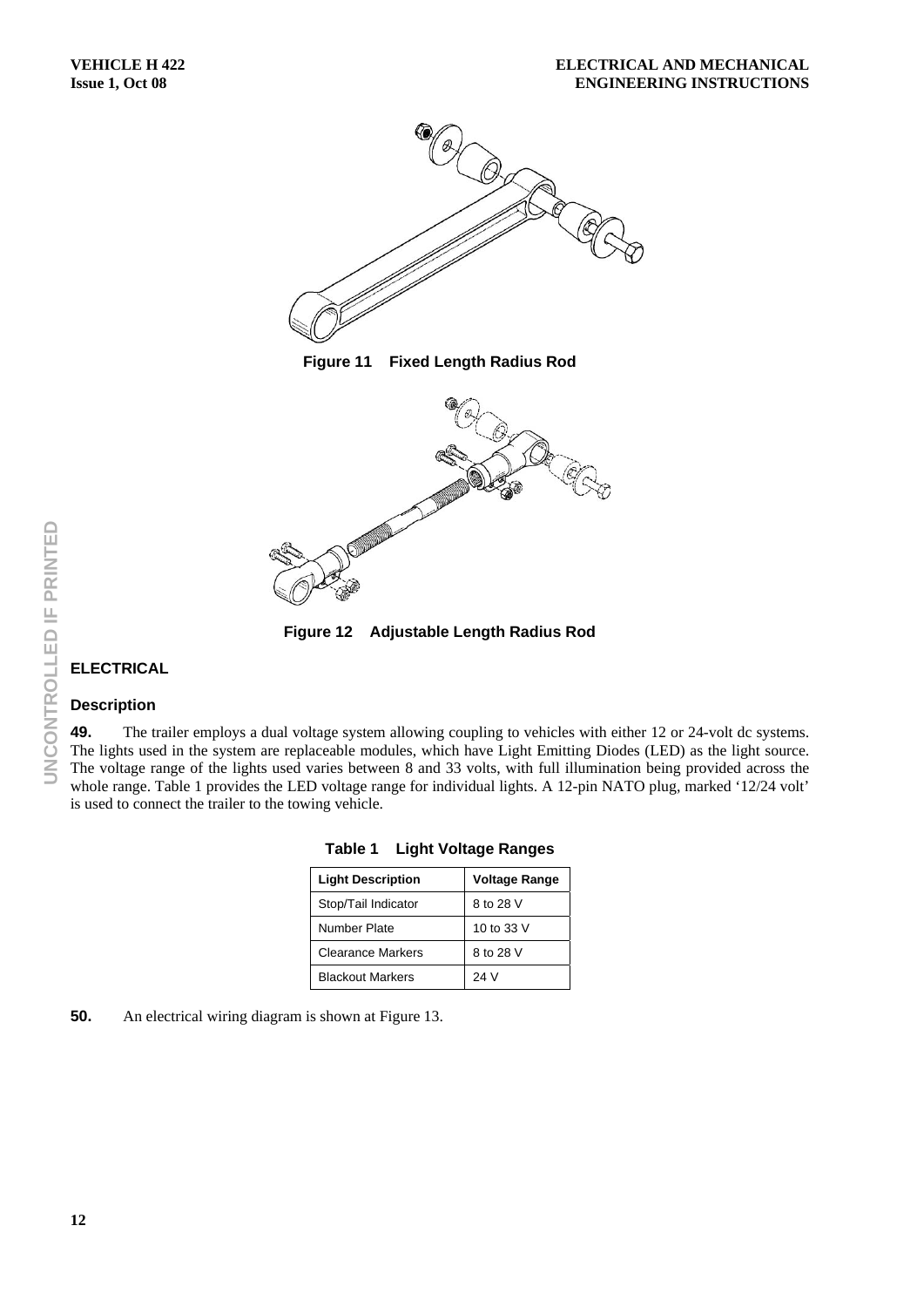

| <b>Key to Pin Connections</b> |                                       | <b>Colour Code</b> | <b>Key to Pin Connections</b> |                      | <b>Colour Code</b> |
|-------------------------------|---------------------------------------|--------------------|-------------------------------|----------------------|--------------------|
| A                             | Not used                              | Not used           | н                             | Not used             | Not used           |
| B                             | Stop light                            | Red                | J                             | Not used             | Not used           |
| C                             | <b>Blackout tail</b>                  | <b>Blue</b>        | ĸ                             | Not used             | Not used           |
| D                             | Earth                                 | White              |                               | Not used             | Not used           |
| E                             | Tail/side/front marker/No plate light | <b>Brown</b>       | M                             | Left turn indicator  | Yellow             |
| F                             | <b>Blackout stop</b>                  | <b>Black</b>       | N                             | Right turn indicator | Green              |

|  | <b>Figure 13 Electrical Circuit Diagram</b> |  |
|--|---------------------------------------------|--|
|--|---------------------------------------------|--|

## **FRAME ASSEMBLY**

## **Description**

**51.** The prefabricated steel frame and drawbar assembly is constructed as a single piece, all steel welded components. It is manufactured from 350 grade steel for the frame and drawbar members and 250 grade steel for the decking area (Figure 14).

**52.** The trailer deck is fitted with six twist-lock assemblies and seven deck tie-down rings for securing of cargo. A spare wheel winch is mounted below the front section of the deck, to raise and lower the spare wheel when required.

**53.** The drawbar section of the frame carries the brake air system connection lines/dummy couplings and the electrical cable for connection to the towing vehicle. An adjustable wind down support leg is attached to the drawbar for support when parking without a towing vehicle, and two additional legs are fitted at the rear of the frame to support the rear of the trailer. The drawbar is fitted with a pair of safety chains, which are attached to the towing vehicle when the trailer is hooked up.

**54.** To provide convenient access to the deck area a pullout ladder is fitted to the frame under the right-hand front corner of the trailer. A toolbox, designed to carry CES items and ancillary equipment, is mounted beneath the deck at the left-hand front corner of the trailer.